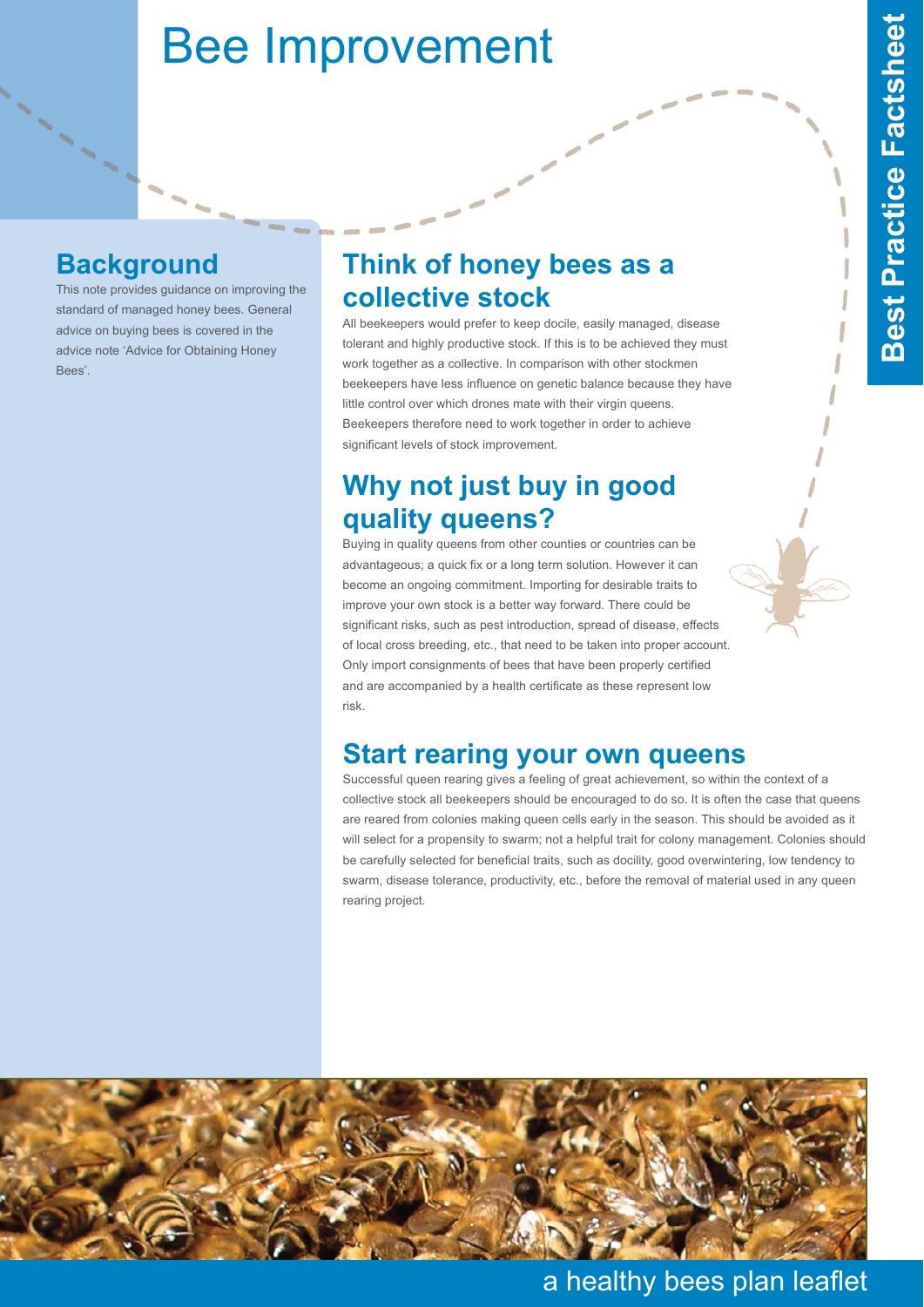## **Two stocks are required for queen rearing**

Generally, for most queen rearing systems, two stocks are required; the 'breeder' where the young larvae are to come from and the 'rearer' to develop them into queen cells. The rearer must be strong, have plenty of young brood food-secreting bees and is usually made queenless. Any strong colony making swarm preparations is suitable. Very young larvae are harvested from the breeder by grafting, using a punch technique, Jenter or Miller methods and then developed in the queen-less rearer. There are techniques to enable the rearer colony to be queen right, which enables the queen cells to be reared under a supersedure impulse, one of which is described within BeeBase www.nationalbeeunit.com. Full details of these and other methods can be found in suitable text books or online.

## **Key points for successful queen rearing**

- $\bullet$  Small-scale beekeepers can form breeding groups, which also helps ensure an adequate supply of queens and stock for beekeeping associations. They can also exchange suitable material to maintain genetic diversity over a larger geographical area.
- $\bullet$  Select a system of rearing that suits your needs. Gaining confidence in any method is important, so joining a group to learn and even making mistakes together is a good way forward.
- $\bullet$  Bear in mind that there are three impulses that cause bees to build queen cells

**Swarming:** Swarm cells tend to be built of new beeswax in the swarming period, generally April to August. There may be between 4 and 20, or even more. **Supersedure:** These cells are well formed and generally larger than swarm cells. They can occur at any time of

the time year but are more noticeable in Spring or Autumn. Usually between 1 and 4 are formed. **Emergency:** These are built if the queen is removed from a colony when brood is present. The colony uses eggs or young larvae from worker cells, feeding them the same diet as a prospective queen and building out the cell into a distinctive hooked shape like a human nose.

- $\bullet$  Maintain records to effectively select stock. Records should be maintained for day to day management, and must be kept for the use of varroacides and other bee medicaments. Records kept can be expanded to include stock assessments.
- $\bullet$  Rear queens from selected colonies with high yields, good temperament, disease tolerance, etc. I.e. your best colonies and not the colonies selected for drone rearing.
- $\bullet$  Rear drones in colonies that are strong and have a good temperament. Inserting a frame with drone foundation will boost drone numbers. Better still use drawn drone comb. In smaller hives, such as the National, these combs can easily be obtained by using a brood box as a super in the previous season, extracting the honey and storing for later use. Do not use colonies from which you intend to take genetic material for queens.
- $\bullet$  Start drone production at least three weeks before queen production to ensure an adequate supply of suitable mature drones for mating.
- $\bullet$  Maintain genetic diversity. It may be necessary to introduce new queens or stock to do this, particularly if you are a small-scale beekeeper in a remote location.

# **Beekeepers who do not wish to graft**

Or those who use Jenter, Miller and other similar systems and who only want a few queen cells can manage colonies to produce queen cells which can be harvested and put in to queen-less nuclei. This can be done by:

**Inducing swarm cells:** A selected stock is built up onto a

double brood box. When inducement is required the brood is divided so that the sealed brood is in one of the brood boxes and the unsealed in the other. The queen is left with the unsealed brood and a queen excluder is placed between the two brood boxes Swarm cells will be built. It helps if super storage space is limited. Remember that if you do not remove or cull the existing queen before the queen cells are sealed the colony will want to swarm.

**Inducing supersedure cells:** True supersedure generally takes

place when mating conditions are not at their best, so harvesting cells from stocks that naturally do this carries some risks. However we can induce this impulse by management. A selected stock is built up onto a double brood box with a queen excluder and supers added as required. When the colony is strong and the conditions right the colony is re-assembled with the queen confined to the lower brood chamber by means of the queen excluder, then the supers are added and the other brood box on top.

The stock is not queen-less and worker bees have access to all parts of the hive, so all the brood is properly cared for. Because the top box is far **Jaway from the queen a reduction of the** queen's pheromones occurs. This induces a supersedure impulse and though the cells built have the appearance of emergency cells they will have been built because of supersedure impulses.

These cells can be cut out and used as required.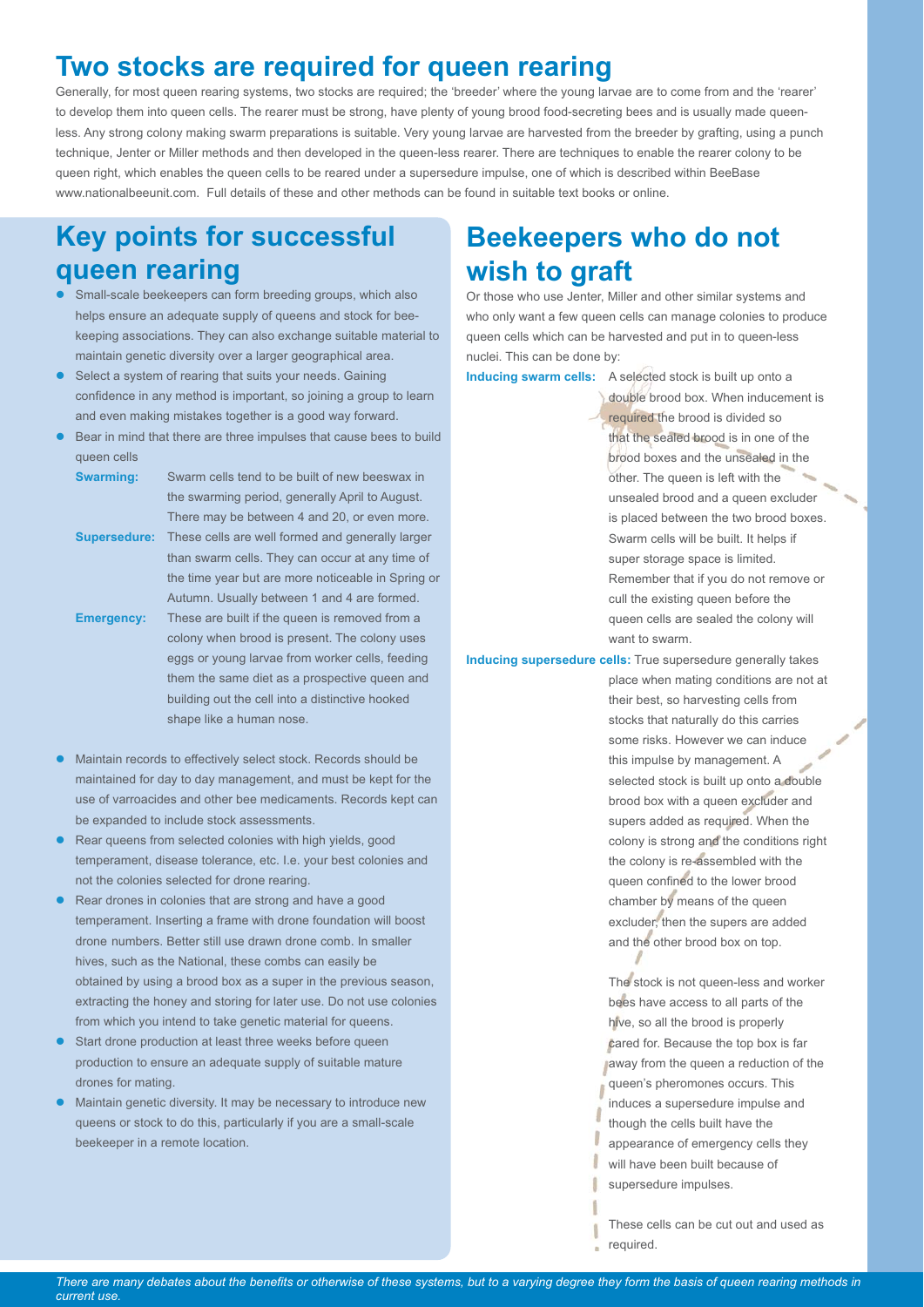## **Buying in new genetic material**

 $\bullet$  When buying in queens or a stock for genetic material remember that it is a case of 'buyer beware'. If you have no experience of the source, consider recommendations, obtain references, or make checks on the stock before you buy to help avoid disappointment.

# **If importing bees for genetic material**

- $\bullet$  Only import to obtain beneficial genetic traits. Remember that your imports will influence neighbouring honey bees.
- $\bullet$  Comply with the current import regulations found on BeeBase www.nationalbeeunit.com Different rules apply for the EU and Third Countries, which are those outside the EU.
- $\bullet$ Ensure the bees will meet your requirements.
- $\bullet$  Use a reputable supplier. Recommendation or references may help you choose.
- $\bullet$ You may need to check what is supplied before purchase.
- $\bullet$  Bear in mind that importing colonies, nuclei and packages carries a higher risk of disease introduction in comparison to importing queens and attendant workers.
- $\bullet$  Remember that health certificates only relate to freedom of visible signs of American Foul Brood, Tropilaelaps mites and Small Hive Beetles.



#### **If you collect swarms**

 $\bullet$  Swarms can influence your stock. Swarms of unknown origin should be hived in a separate or isolation apiary to enable disease checks to be made. They can also be requeened with surplus queens from a queen rearing programme before introduction to established apiaries. There is a separate advice note 'Taking and Hiving Swarms' offering good practice guidance.

# **Surplus queens and stock**

- If you are selling or supplying surplus queens and bees describe them accurately and ensure that they conform to the standards set. Be prepared to let buyers examine stocks to satisfy themselves that they are disease free and suitable.
- $\bullet$  Maintain a record of all movements to ensure traceability. A printed record is included in the advice note 'Advice for Obtaining Honey Bees' or if you are registered on Beebase records can be kept within your personal record.



#### **Defensive colonies**

 $\bullet$  If colonies are defensive or show undesirable traits requeen with a different strain of honey bee. If you do not wish to rear or buy in queens just culling the queens in the worst 25% of colonies and letting them re-queen themselves will result in improvement over time.